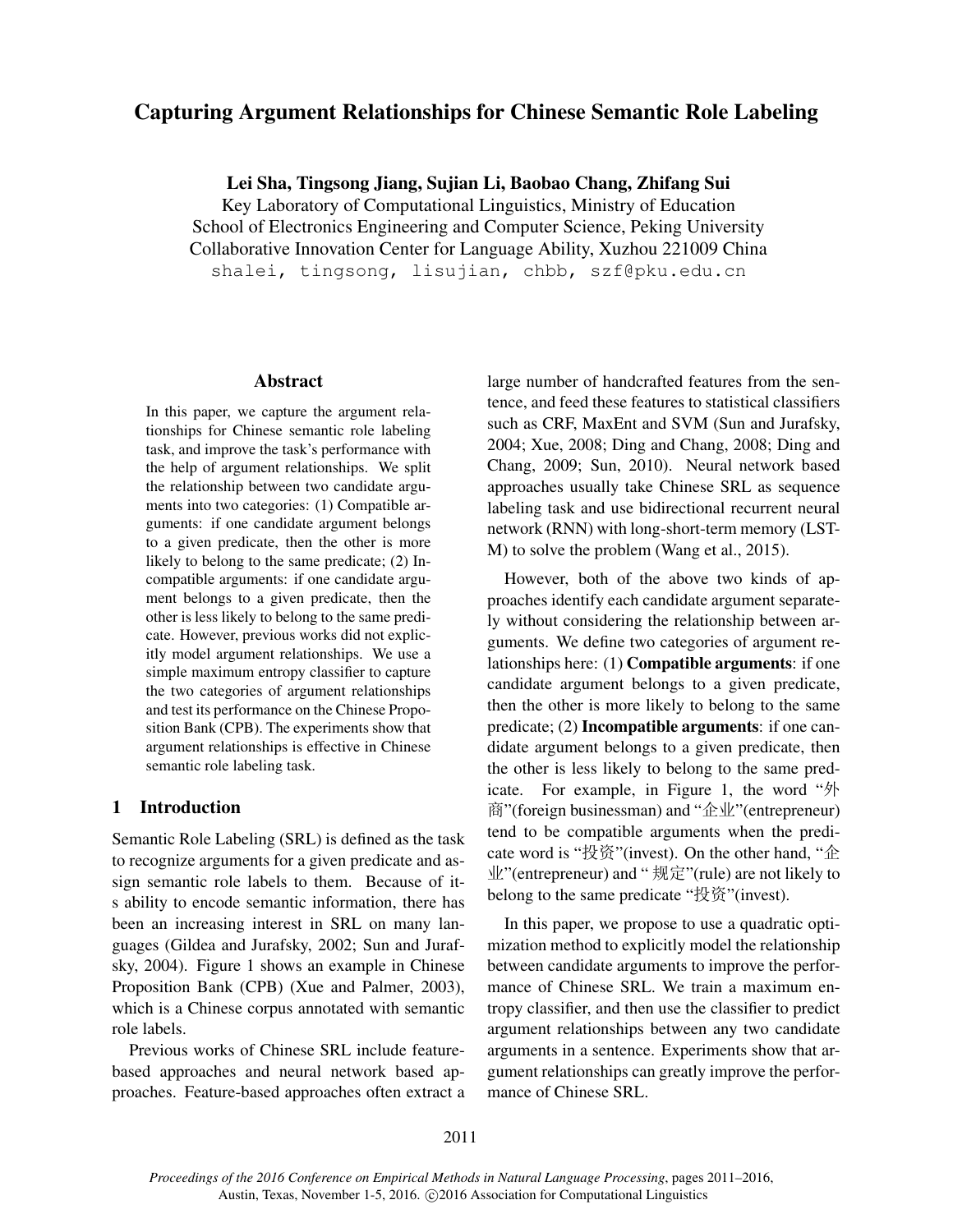| Word: | 保护<br>protect | 外商<br>foreign businessman | 投资<br>invest | 企业<br>entrepreneur | 合法<br>legal | 权益<br>profit | 六<br><b>SIX</b> | 项<br>item | 规定<br>rule |
|-------|---------------|---------------------------|--------------|--------------------|-------------|--------------|-----------------|-----------|------------|
| POS:  | VV            | ΝN                        | vv           | NN.                | JJ          | NN.          | CD              | м         | <b>NN</b>  |
| SRL:  |               | S-ARG0                    | rel          | S-arg1             | Ő           | Ő            |                 | O         |            |

Figure 1: A sentence with semantic roles labeled from CPB. "rel" represents the predicate, English translation: "Six rules to protect foreign businessman's legal profits when investing entrepreneurs"

### 2 Related Work

Semantic Role Labeling (SRL) task was first proposed by Gildea and Jurafsky (2002). Previous approaches on Chinese SRL can be classified into two categories: (1) feature-based approaches (2) neural network based approaches.

Among feature-based approaches, Sun and Jurafsky (2004) did the preliminary work on Chinese SR-L without any large semantically annotated corpus and produced promising results. Xue and Palmer (2003) proposed Chinese Proposition Bank (CPB), which leads to more complete and systematic research on Chinese SRL (Xue and Palmer, 2005; Xue, 2008; Ding and Chang, 2009). Sun et al. (2009) extended the work of Chen et al. (2006), performed Chinese SRL with shallow parsing, which took partial parses as inputs. Yang and Zong (2014) proposed multi-predicate SRL, which showed improvements both on English and Chinese Proposition Bank.

Neural network based approaches are free of handcrafted features, Collobert and Weston (2008) proposed a convolutional neural network for SRL. Their approach achieved competitive performance on English SRL without requiring task specific feature. Wang et al. (2015) proposed a bidirectional LSTM-RNN for Chinese SRL.

However, most of the aforementioned approaches did not take the compatible arguments and incompatible arguments into account. Inspired by Sha et al. (2016), our approach model the two argument relationships explicitly to achieve a better performance on Chinese SRL.

## 3 Capturing the Relationship Between Arguments

We found that there are two typical relationships between candidate arguments: (1) Compatible arguments: if one candidate argument belongs to one event, then the other is more likely to belong to the same event; (2) incompatible arguments: if one candidate argument belongs to one event, then the other is less likely to belong to the same event.

We trained a maximum entropy classifier to predict the relationship between two candidate arguments. We choose the following features:

- 1. PREDICATE: the predicate in the current sentence
- 2. ARGUMENT DISTANCE: the distance between the two candidate arguments in the sentence
- 3. Whether the two candidate arguments occur on the same side of the predicate
- 4. PARENT DEPENDENCY DISTANCE: the distance between the two candidate arguments' parents in the dependency parse tree
- 5. PARENT POS: if the two candidate arguments share the same parent, take the common parent's POS tag as a feature
- 6. Whether the two candidate arguments occur on the same side of the common parent if the two candidate arguments share the same parent

All the words in one sentence except for the predicate are candidate arguments. The word pairs in the ground truth Chinese SRL annotation (training data) are extracted as training data. The training examples are generated as follows: For an candidate argument pair, if both of them are labeled as semantic roles, we take it as positive example. For each positive example, we randomly exchange one of the arguments with an irrelevant argument<sup>1</sup> to get a negative example.

<sup>&</sup>lt;sup>1</sup> an irrelevant argument is in the same sentence with the predicate, but it is not labeled as semantic role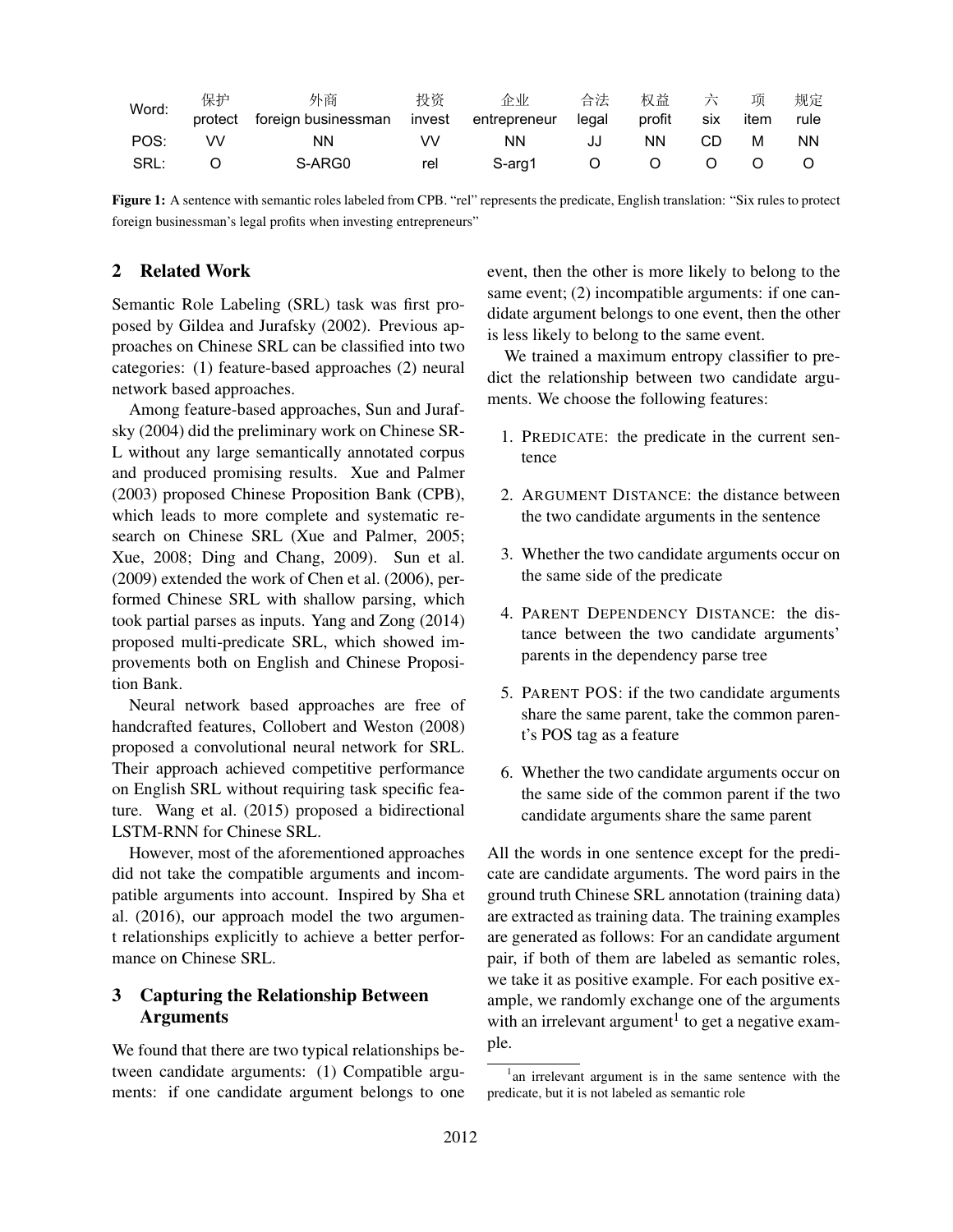

Figure 2: The bidirectional LSTM-RNN architecture.

The chinese sentences should be segmented to chinese words first. For a sentence with  $n + 1$  words, we denote  $C \in \mathbb{R}^{n \times n}$  as the argument relationship matrix. In the testing procedure, the maximum entropy classifier is used to predict the relationship between argument i and argument j as  $C_{ij}$ .

When the output of the maximum entropy classifier is around 0.5, it is not easy to figure out whether it is the first relationship or the second, we call this kind of information "uncertain information"(unclear relationship). For a better performance, we strengthen the certain information and weaken the uncertain information. We transform the result of maximum entropy classifier as follows:

$$
C(i,j) = \begin{cases} 1 & 0.8 < MaxEnt(i,j) \le 1.0 \\ 0 & 0.2 \le MaxEnt(i,j) \le 0.8 \\ -1 & 0.0 \le MaxEnt(i,j) < 0.2 \end{cases}
$$
(1)

We set two thresholds, if the output of the maximum entropy classifier is larger than 0.8, we set  $C_{i,j} = 1$ (compatible arguments), if the output is lower than 0.2, we set  $C_{i,j} = -1$  (incompatible arguments), otherwise, we set  $C_{i,j} = 0$  (unclear relationship). The threshold 0.8 and 0.2 are tuned by development set.

#### 4 Quadratic Optimization Method (QOM)

## 4.1 Post-processing Module of Bidirectional LSTM-RNN

Our quadratic optimization method is a postprocessing module of bidirectional LSTM-RNN(Wang et al., 2015). The simplified architecture of bidirectional LSTM-RNN is shown as Figure 2.

Each dimension of the output vector  $L_i \in$  $\mathbb{R}^{n_L}$ ,  $i = 1 \cdots n$  corresponds to the score of a certain semantic role label.  $n<sub>L</sub>$  represents the number of semantic role labels. Then we normalize  $L_i$  over semantic roles as Eq 2 shows.

$$
\widetilde{L}_i = Normalize(L_i) \tag{2}
$$

Each dimension of  $L_i$  represents the probability of a certain semantic role label.

Let  $P_{Arg} \in \mathbb{R}^n$  be a probability vector, each dimension of which represents the probability that the current word has a semantic role as is shown in Eq 3.  $P_{Role} \in \mathbb{R}^n$  is another probability vector, each dimension represents the probability of the most likely semantic role the current word may be labeled as is shown in Eq 4.

$$
P_{Arg}(i) = \sum_{j} \widetilde{L}_i(j) [label(j) \neq '0'] \tag{3}
$$

$$
P_{Role}(i) = \max_{j} \widetilde{L}_i(j) \tag{4}
$$

where  $\lceil \cdot \rceil$  equals to 1 if the inner statement is true and 0 otherwise.  $label(j) \neq '0'$  means the j-th word is not labeled with semantic role.

### 4.2 Quadratic Optimization

We use a  $n$ -dim vector  $X$  to represent the identification result of candidate arguments. Each entry of  $X$ is 0 or 1, 0 represents "noArg", 1 represents "arg". X can be assigned by maximizing  $E(X)$  as defined by Eq 5.

$$
X = \operatorname*{argmax}_{X} E(X)
$$
  
\n
$$
E(X) = \lambda_1 X^T C X + \lambda_2 X^T P_{arg}
$$
\n
$$
+ (1 - \lambda_1 - \lambda_2) X^T P_{role}
$$
\n(5)

Here,  $X<sup>T</sup>CX$  means to add up all the relationship value if the two arguments are identified. Hence, the more the identified arguments are related, the larger the value  $X^T C X$  is.  $X^T P_{arg}$  is the sum of all chosen arguments probability.  $X^T P_{role}$  is the sum of all the classified roles' probability.

Eq 5 means that, while we should select the semantic role with a larger probability, the argument relationship evaluation should also as large as possible.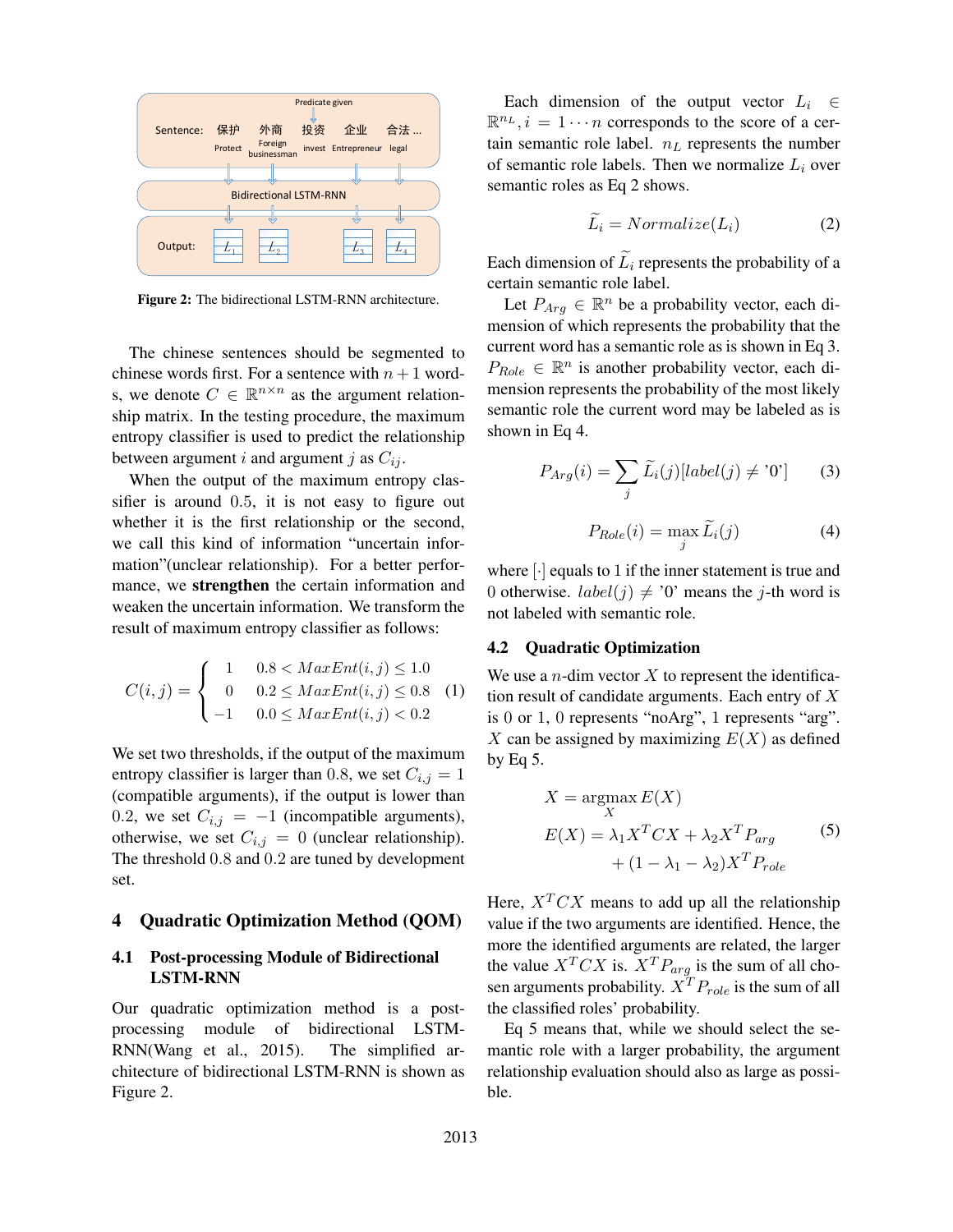We use Beam Search method (Algorithm 1) to search for the optimal assignment  $X$ . The hyperparameters  $\lambda_1$  and  $\lambda_2$  can be chosen according to development set.

Input: Argument relationship matrix: C the argument probabilities required by  $P_{sum}^{arg}$ the role probabilities required by  $P_{sum}^{role}$ Data: K: Beam size n: Number of candidate arguments **Output:** The best assignment  $X$ Set beam  $\mathcal{B} \leftarrow [\epsilon]$ ; for  $i \leftarrow 1 \cdots n$  do buf $\leftarrow \{z' \circ l | z' \in \mathcal{B}, l \in \{0, 1\}\};$  $\mathcal{B} \leftarrow [\epsilon]$ ; while  $j \leftarrow 1 \cdots K$  do  $x_{best} = \operatorname{argmax}_{x \in \text{buf}} E(x);$  $\mathcal{B} \leftarrow \mathcal{B} \cup \{x_{best}\};$ buf←buf– ${x_{best}}$ ; end end Sort  $\mathcal B$  descendingly according to  $E(X)$ ; return  $\mathcal{B}[0]$ ;

Algorithm 1: Beam Search decoding algorithm for SRL. ◦ means to concatenate an element to the end of a vector.

## 5 Experiment

We conduct experiments to compare our model with previous landmark methods on the benchmark dataset CPB for Chinese SRL. We use Wang et al. (2015)'s model as baseline. The result reveals that our quadratic optimization method can further improve the result of bidirectional LSTM-RNN.

### 5.1 Experiment Settings

We conduct experiments on the standard benchmark dataset CPB  $1.0^2$ . We follow the same data setting as previous work (Xue, 2008; Sun et al., 2009), which divided the dataset into three parts: 648 files (from chtb 081.fid to chtb 899.fid) are used as the training set. The development set includes 40 files, from chtb 041.fid to chtb 080.fid. The test set includes 72 files,

| Method                      | $F_1(\%)$ |  |  |
|-----------------------------|-----------|--|--|
| Xue (2008)                  | 71.90     |  |  |
| Collobert and Weston (2008) | 74.05     |  |  |
| Sun et al. (2009)           | 74.12     |  |  |
| Yang and Zong (2014)        | 75.31     |  |  |
| Wang et al. (2015)          | 77.21     |  |  |
| QOM - stengthen             | 76.24     |  |  |
| QOM - feature 4,5,6         | 77.52     |  |  |
| OМ                          | 77.69     |  |  |

Table 1: Results comparison on CPB dataset.

which are chtb 001.fid to chtb 040.fid, and chtb 900.fid to chtb 931.fid.

The training dataset of the argument relationship matrix contains 1.6M cases (736K positive and 864K negative) which are randomly generated according to the ground truth in the training documents. We use Stanford Parser<sup>3</sup> for dependency parsing.

We tuned the coefficients  $\lambda_1$  and  $\lambda_2$  of Eq 5 on the development set, and finally we set  $\lambda_1 = 0.10$  and  $\lambda_2 = 0.45$ .

#### 5.2 Chinese SRL Performance

Table 1 shows our SRL performance compared to previous landmark results. We can see that with quadratic optimization method as the postprocessing module, our approach (QOM) outperforms Wang et al. (2015) by a large margin (Wilcoxon Signed Rank Test,  $p < 0.05$ ). We also did some ablation test, in Table 1, "QOM - stengthen" is the result when we do not strengthen the argument relationship matrix. We can see that the uncertain information is very harmful to the performance, which worsen the accuracy for about 1%. "QOM - feature 4,5,6" is the performance when we do not use the dependency features when capturing the argument relationships since Wang et al. (2015) didn't use any dependency feature. We can see that event without dependency feature, our method still can outperform Wang et al. (2015)'s result.

Figure 3 visualizes the candidate argument relationship matrix. From this graph, we captured the compatible arguments ("外商foreign businessman" and " $\hat{\mathbb{E}}$  *i*lentrepreneur"), incompatible arguments ("项<sub>item</sub>" and "外商<sub>foreign businessman"), ("规定rule</sub>")

<sup>2</sup> https://catalog.ldc.upenn.edu/LDC2005T23

<sup>3</sup> http://nlp.stanford.edu/software/lex-parser.shtml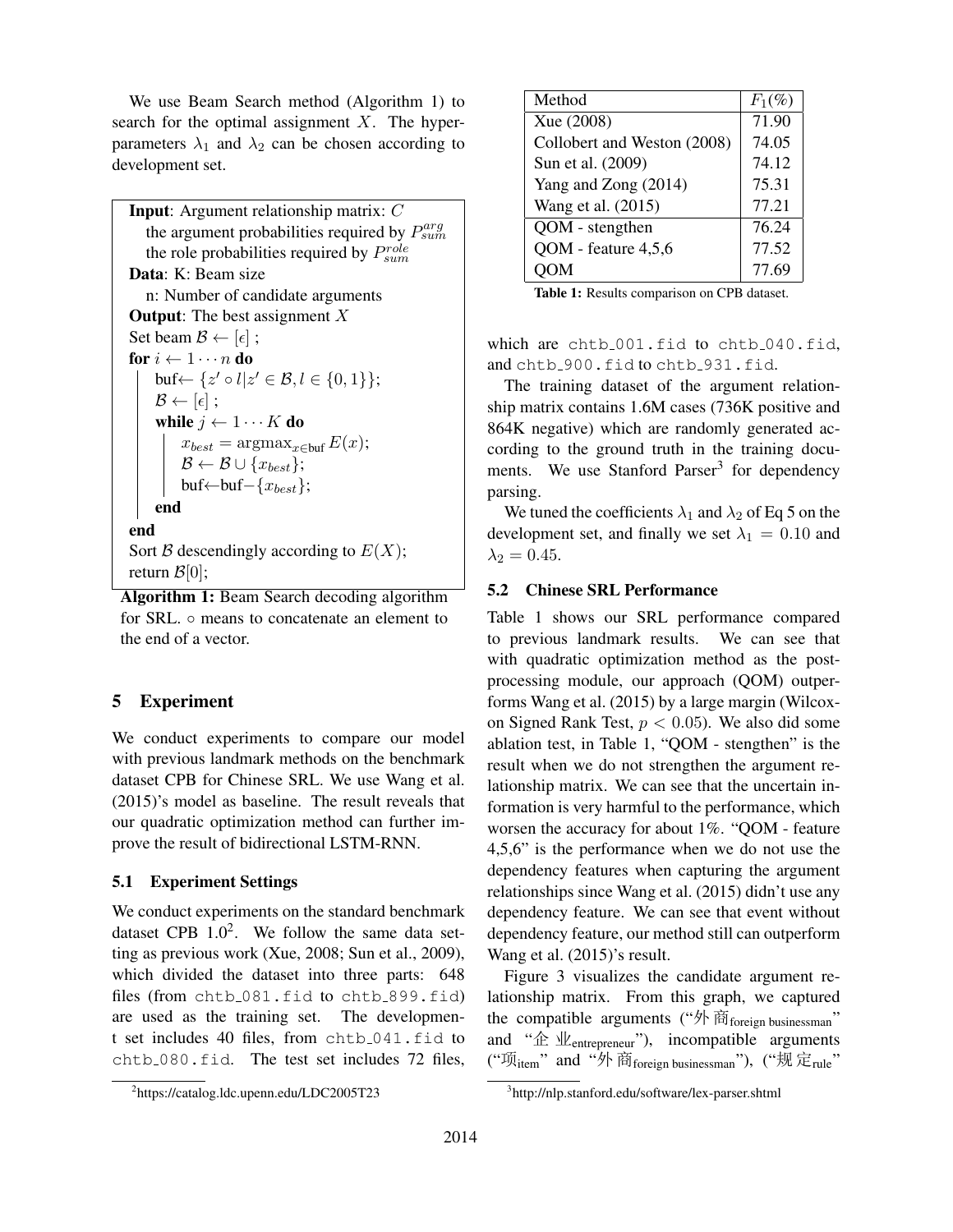

Figure 3: The Visualization of argument relationship Matrix, Left is the origin matrix. Right is the strengthened matrix. In the origin matrix, we can directly see the argument relationship we captured (the darker green means stronger relationship, lighter green means weaker relationship). After strengthening, on the right, the words with strong relationship are classified as compatible arguments (the black squares), weak relationship are classified as incompatible arguments (the white squares). Others (the grey squares) are unclear relationship.

and "外 商foreign businessman"). Therefore, "外 商foreign businessman" and "企业<sub>entrepreneur</sub>" should be the roles of "投资<sub>invest</sub>" simultaneously, ("项<sub>item</sub>", " 外 商<sub>foreign businessman</sub>") and ("规 定<sub>rule</sub>", "外  $\hat{F}$  foreign businessman") should not be the roles of " $\hat{E}$  $\mathcal{\hat{B}}_{\text{invest}}$ " simultaneously.

## 6 Conclusion

In this paper, we propose to use a quadratic optimization method based on two kinds of argument relationships to improve the performance of Chinese SRL. We first train a maximum entropy classifier to capture the compatible arguments and incompatible arguments. Then we use quadratic optimization to improve the result of bidirectional LSTM-RNN(Wang et al., 2015). The experiment has proved the effectiveness of our approach. This method can also be used in other probabilistic methods.

#### Acknowledgements

We would like to thank our three anonymous reviewers for their helpful advice on various aspects of this work. This research was supported by the National Key Basic Research Program of China (No.2014CB340504) and the National Natural Science Foundation of China (No.61375074,61273318). The contact author for this paper is Baobao Chang and Zhifang Sui.

#### References

- Wenliang Chen, Yujie Zhang, and Hitoshi Isahara. 2006. An empirical study of chinese chunking. In *Proceedings of the COLING/ACL on Main conference poster sessions*, pages 97–104. Association for Computational Linguistics.
- Ronan Collobert and Jason Weston. 2008. A unified architecture for natural language processing: Deep neural networks with multitask learning. In *Proceedings of the 25th international conference on Machine learning*, pages 160–167. ACM.
- Weiwei Ding and Baobao Chang. 2008. Improving chinese semantic role classification with hierarchical feature selection strategy. In *Proceedings of the Conference on Empirical Methods in Natural Language Processing*, pages 324–333. Association for Computational Linguistics.
- Weiwei Ding and Baobao Chang. 2009. Word based chinese semantic role labeling with semantic chunking. *International Journal of Computer Processing Of Languages*, 22(02n03):133–154.
- Daniel Gildea and Daniel Jurafsky. 2002. Automatic labeling of semantic roles. *Computational linguistics*, 28(3):245–288.
- Lei Sha, Jing Liu, Chin-Yew Lin, Sujian Li, Baobao Chang, and Zhifang Sui. 2016. Rbpb: Regularizationbased pattern balancing method for event extraction.